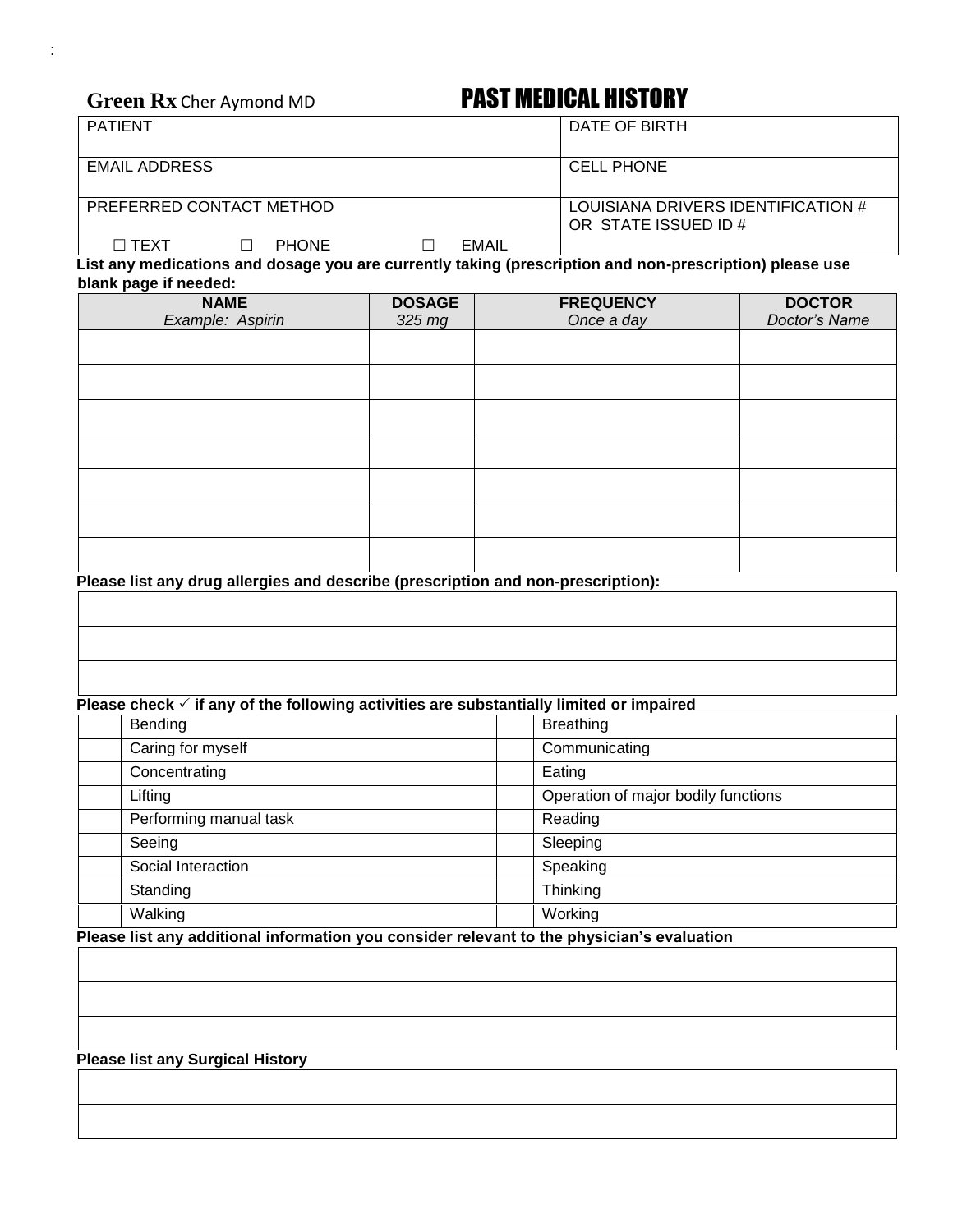| Green Rx Cher Aymond MD                                                                                      | <b>PAST MEDICAL HISTORY</b> |                                   |                                                             |            |              |
|--------------------------------------------------------------------------------------------------------------|-----------------------------|-----------------------------------|-------------------------------------------------------------|------------|--------------|
| Do you require assistance in activities of Daily Living                                                      |                             |                                   |                                                             |            |              |
| <b>Complete Assistance Needed</b>                                                                            |                             |                                   | $\Box$ Requires No Assistance $\Box$ Some Assistance Needed |            | $\Box$       |
| Are you currently taking CBD Oil? □ Yes<br>$\Box$ Yes $\Box$ NO                                              | $\Box$ NO                   |                                   | If yes, Do you experience any side effects from CDB ?       |            |              |
| List any Side Effects:                                                                                       |                             |                                   |                                                             |            |              |
| Please circle the current symptom(s) you may have, you may select multiple options                           |                             |                                   |                                                             |            |              |
| <b>Abdominal Pain</b>                                                                                        |                             | Mild                              | Moderate                                                    | Severe     |              |
| Anxiety                                                                                                      |                             | Mild                              | Moderate                                                    | Severe     |              |
| Joint Pain                                                                                                   |                             | Mild                              | Moderate                                                    | Severe     |              |
| Muscle Spasm                                                                                                 |                             | Mild                              | Moderate                                                    | Severe     |              |
| Poor Appetite                                                                                                |                             | Mild                              | Moderate                                                    | Severe     |              |
| Nausea / Vomiting                                                                                            |                             | Mild                              | Moderate                                                    | Severe     |              |
| <b>Disturbing Feelings</b>                                                                                   |                             | Mild                              | Moderate                                                    | Severe     |              |
| Depression                                                                                                   |                             | Mild                              | Moderate                                                    | Severe     |              |
| Constipation                                                                                                 |                             | Mild                              | Moderate                                                    | Severe     |              |
| Please check √ Yes of No                                                                                     |                             |                                   |                                                             |            |              |
|                                                                                                              |                             |                                   |                                                             | <b>YES</b> | <b>NO</b>    |
| Do you smoke tobacco                                                                                         |                             |                                   |                                                             |            |              |
| Do you understand smoking is harmful to your lungs and is not medically advised                              |                             |                                   |                                                             |            |              |
| Have you used Cannabis in the past to treat your medical condition(s)                                        |                             |                                   |                                                             |            |              |
| Have you had any negative / adverse reactions from cannabis use                                              |                             |                                   |                                                             |            |              |
| If yes, Please specify:                                                                                      |                             |                                   |                                                             |            |              |
| Do you have a history of addiction and / or drug abuse                                                       |                             |                                   |                                                             |            |              |
| If yes, Please specify the drug(s):                                                                          |                             |                                   |                                                             |            |              |
| Do you have a history of mental Illness                                                                      |                             |                                   |                                                             |            |              |
| Do you have a history of mental illness in your immediate family, Parents, Grandparents,<br>Brother / Sister |                             |                                   |                                                             |            |              |
| If yes, Please specify condition(s):                                                                         |                             |                                   |                                                             |            |              |
| Please check $\checkmark$ preferred method of marijuana uses as a medicine                                   |                             |                                   |                                                             |            |              |
| <b>Preferred Treatment Method</b>                                                                            | $\checkmark$                | <b>Preferred Treatment Method</b> |                                                             |            | $\checkmark$ |
| Capsules                                                                                                     |                             | Nebulizer (in future)             |                                                             |            |              |
| Oil Extract / Concentrate                                                                                    |                             | Tincture                          |                                                             |            |              |
| <b>Topical Cream</b>                                                                                         |                             | Vaporizer (in future)             |                                                             |            |              |
| Other:                                                                                                       |                             |                                   |                                                             |            |              |
| Please circle your level of pain                                                                             |                             |                                   |                                                             |            |              |

1 2 3 4 5 6 7 8 9 10